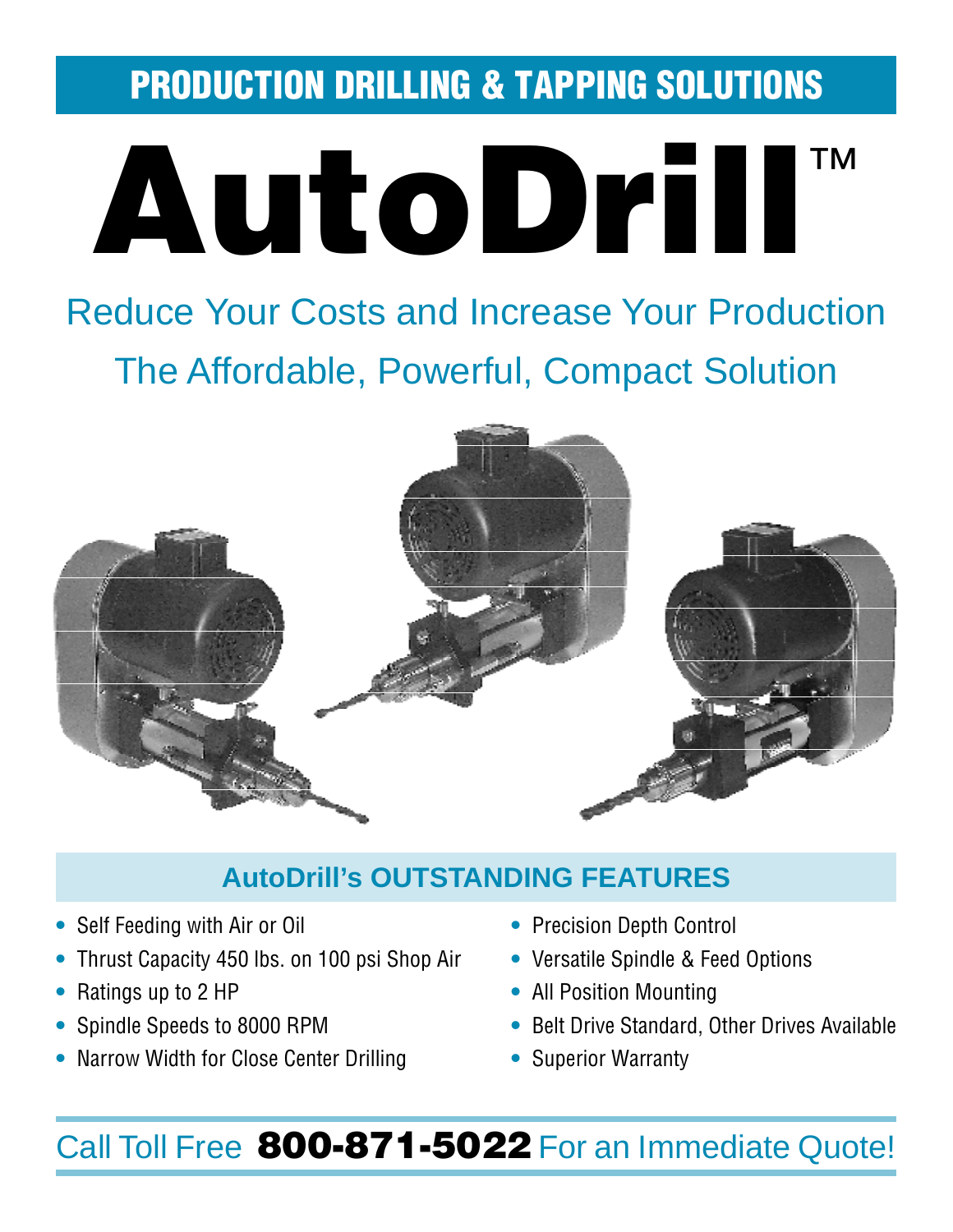## AutoDrill™ **TOLL-FREE TELEPHONE:** 800-871-5022 **FAX: 908-542-0242**

### Series 2000 AutoDrill

The Series 2000 AutoDrill is a pneumatic controlled self-feeding drill. Pneumatic stroke controls allow it to perform many basic drilling operations. Operations difficult to perform manually can be setup for continuous trouble free production.

Stroke control is usually adjusted by varying the line pressure and controlling the pneumatic flow rate.

The main features of the Series 2000 AutoDrill are:

- Self feeding capabilities with air or oil
- Thrust forces to 450 lbs. on shop air
- Maximum input torque: 80 in-lbs.
- Spindle speeds to 8000 RPM
- Stroke lengths, 2", 4" and 9"
- Narrow 3" width for close center drilling
- Built-in precision depth control
- All position mounting
- All optional accessories adaptable
- Easily upgraded to our Series 2100 AutoDrill
- Spindle input is via industrial key driven shaft
- Standard Precision Ground #33 Jacobs Spindle
- Optional #3 Jacobs, 5/8-16 & 3/4-16 Threaded Spindle

### Series 2100 AutoDrill



The Series 2100 AutoDrill is based on the Series 2000 AutoDrill with the addition of a Hydro Speed feed control. This additional control is useful when a clean hole breakthrough, improved hole roundness in thin sections, large holes or when two-speed operation is desired.

Two-speed feed rate is standard. The pneumatic feed controls the less critical work approach and the Hydro Speed cylinder, when its' rod contacts the user's stop, controls the critical work penetration rate. The cylinder can be provided in any of three positions. This flexibility is appreciated when drilling closely spaced holes. Maintenance is also simplified since it can be repositioned or replaced without disturbing the AutoDrill body. The diagram below illustrates the optional locations.

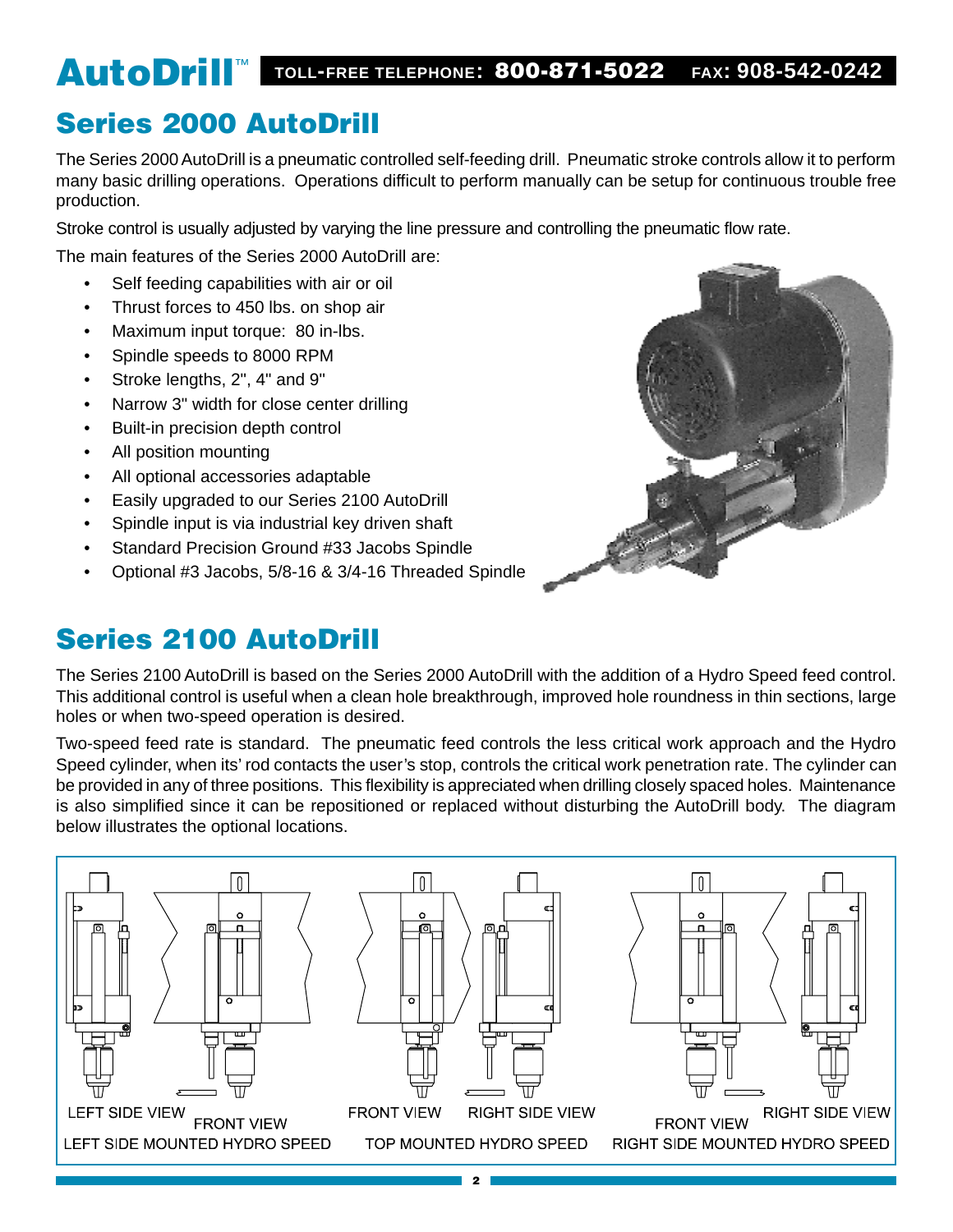### Series 2100 AutoDrill Layout



Additional guards may be necessary based on mounting arrangement and operator access to possible danger areas.

### Spindle Attachments

The AutoDrill spindle accepts most industry standard attachments. Some common AutoDrill spindle attachments are:

- Professional Key-Type Chucks
- Precision Collet Chucks
- Precision Keyless Chucks
- Multiple Spindle Heads
- Self Reversing Tapping Heads

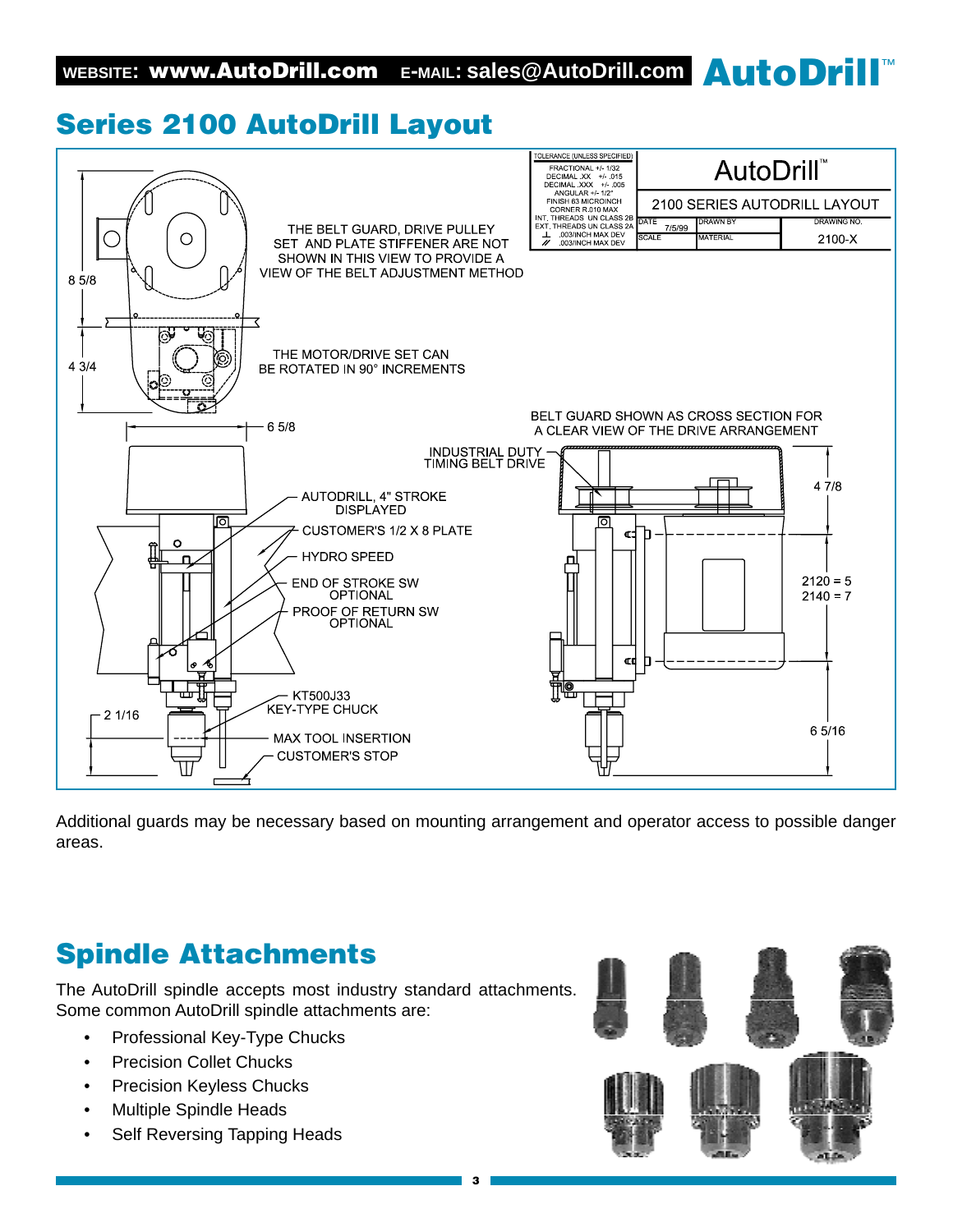## AutoDrill™ **TOLL-FREE TELEPHONE:** 800-871-5022 **FAX: 908-542-0242**

### Electric Motor Drives

The Electric Drive AutoDrill offers in a compact package all the mechanical equipment to perform the most common projects. All the packages have these outstanding features:

- Industrial TEFC AC induction motor
- Pre-engineered super duty HTD belt drive with 1.5 min. S.F.
- Full coverage Safety Orange OSHA Guard
- Unitized Drill/Motor mounting
- Designed for ease of maintenance
- Simple pulley change provides wide field speed adjustment
- Flexible four position rotation design
- Minimum 4" Center to Center Available
- Minimum 3" Center to Center with Tandem Drive Option
- Available from 1/3 thru 2 HP, Single or Three Phase
- Standard "U" arrangement, optional "Z" arrangement



### Drive Selection

|           |                                                    | <b>Arrangement</b>                           |                                              |                                              |                                              |  |  |  |  |  |
|-----------|----------------------------------------------------|----------------------------------------------|----------------------------------------------|----------------------------------------------|----------------------------------------------|--|--|--|--|--|
| <b>HP</b> | Range Spindle RPM                                  |                                              | U                                            | Z                                            |                                              |  |  |  |  |  |
|           |                                                    | 115/230 Volt, 1Ø                             | 230/460 Volt, 3Ø                             | 115/230 Volt, 1Ø                             | 230/460 Volt, 3Ø                             |  |  |  |  |  |
| 1/3       | High 2500-4800                                     | BD33XXXXU-1A                                 | BD33XXXXU-3A                                 | BD33XXXXZ-1A                                 | BD33XXXXZ-3A                                 |  |  |  |  |  |
| 1/2       | High 2500-4800<br>Medium 1055-2499<br>Low 570-1054 | BD50XXXXU-1A<br>BD50XXXXU-1B<br>BD50XXXXU-1C | BD50XXXXU-3A<br>BD50XXXXU-3B<br>BD50XXXXU-3C | BD50XXXXZ-1A<br>BD50XXXX7-1B<br>BD50XXXXZ-1C | BD50XXXXZ-3A<br>BD50XXXXZ-3B<br>BD50XXXXZ-3C |  |  |  |  |  |
| 3/4       | Medium 1055-2499<br>Low 570-1054                   | BD75XXXXU-1B<br>BD75XXXXU-1C                 | BD75XXXXU-3B<br>BD75XXXXU-3C                 | BD75XXXXZ-1B<br>BD75XXXXZ-1C                 | BD75XXXXZ-3B<br>BD75XXXXZ-3C                 |  |  |  |  |  |
|           | Medium 1055-2499<br>Low 570-1054                   |                                              | BD10XXXXU-3B<br>BD10XXXXU-3C                 |                                              | BD10XXXXZ-3B<br>BD10XXXXZ-3C                 |  |  |  |  |  |
| 11/2      | Medium 1055-2499<br>Low 570-1054                   |                                              | BD15XXXXU-3B<br>BD15XXXXU-3C                 |                                              | BD15XXXXZ-3B<br>BD15XXXXZ-3C                 |  |  |  |  |  |

XXXX is the Spindle RPM Consult Engineering for special motors and lower speeds. Ask for the free CAD disk.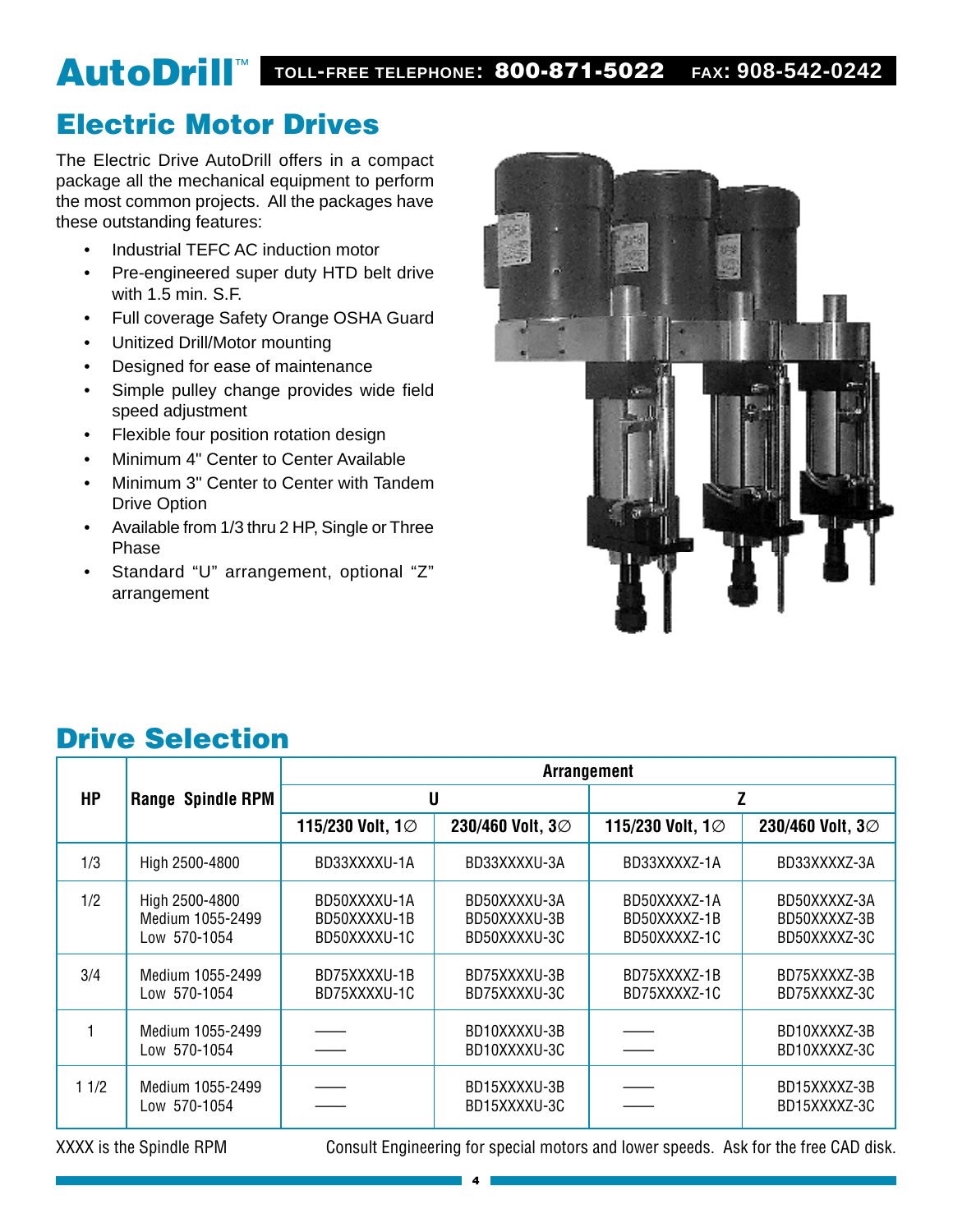### Pneumatic Automation Controls

We offer our Standard Cycle Control, which handles most common applications. The outstanding features are:

- Completely pneumatic, no electrical wiring required
- Pre-engineered, pre-piped, adjusted and tested to save time
- Standard 1/4" NPT inlet for convenience and best performance
- Operator Start can be mounted in any convenient location
- Mounting brackets included
- Tubing for field connections & air tool lubrication provided for your convenience
- Standard options are easily integrated into the system

### Pneumatic Control Options

#### **Standard Cycle Control**

Safety Shut-off, Filter, Regulator/Guage, Lubricator, Four Way Directional Valve, Start Operator, Exhaust Filter/Muffler, Flow Controls, Piping, Tubing, Assembly and Testing for a Single AutoDrill

#### **Standard Cycle Control Unit Adder**

Additional components for each additional AutoDrill when operated as a set

#### **Foot Pedal Option**

Pneumatic foot pedal assembled with OSHA foot guard, assembly fittings, hose, etc

#### **Two Hand Anti-TieDown Control Option**

Momentary two hand start option. Both operators must be depressed within .4 seconds to start the drill cycle. Buttons may be released immediately after the start.

#### **Maintained Two Hand Anti-TieDown Control Option**

Simultaneous operation of two operators within .5 seconds and the CONTINUOUS depression of the operators throughout the forward drilling cycle is required for operation with this option.

#### **Sequencing Option**

Control of two operations where the second operation starts immediately after the first. All the switching and timing parts, assembly and testing are included for one pair of related operations.

#### **Peck Drill Control**

Holes deeper than 5-6X the drill diameter may require "Peck Drilling" to clear chips, minimize drill breakage and provide satisfactory hole precision. AutoDrill's Peck Drill Control provides the timing/ depth sequence for precision deep hole drilling. Adjustable extend and retract timers and our "Memory" Hydro Feed are the key components. The standard Peck Drill Control is based on pneumatic logic. A more sophisticated PLC based control is also available. Our engineering and process experience simplifies this delicate operation.





IMPORTANT: **Controls are designed to operate** AutoDrill **pneumatic equipment. It is the customer's responsibility to determine the proper application, use and mounting of the equipment. All operations should be reviewed by a qualified safety person before any equipment is made operational.**

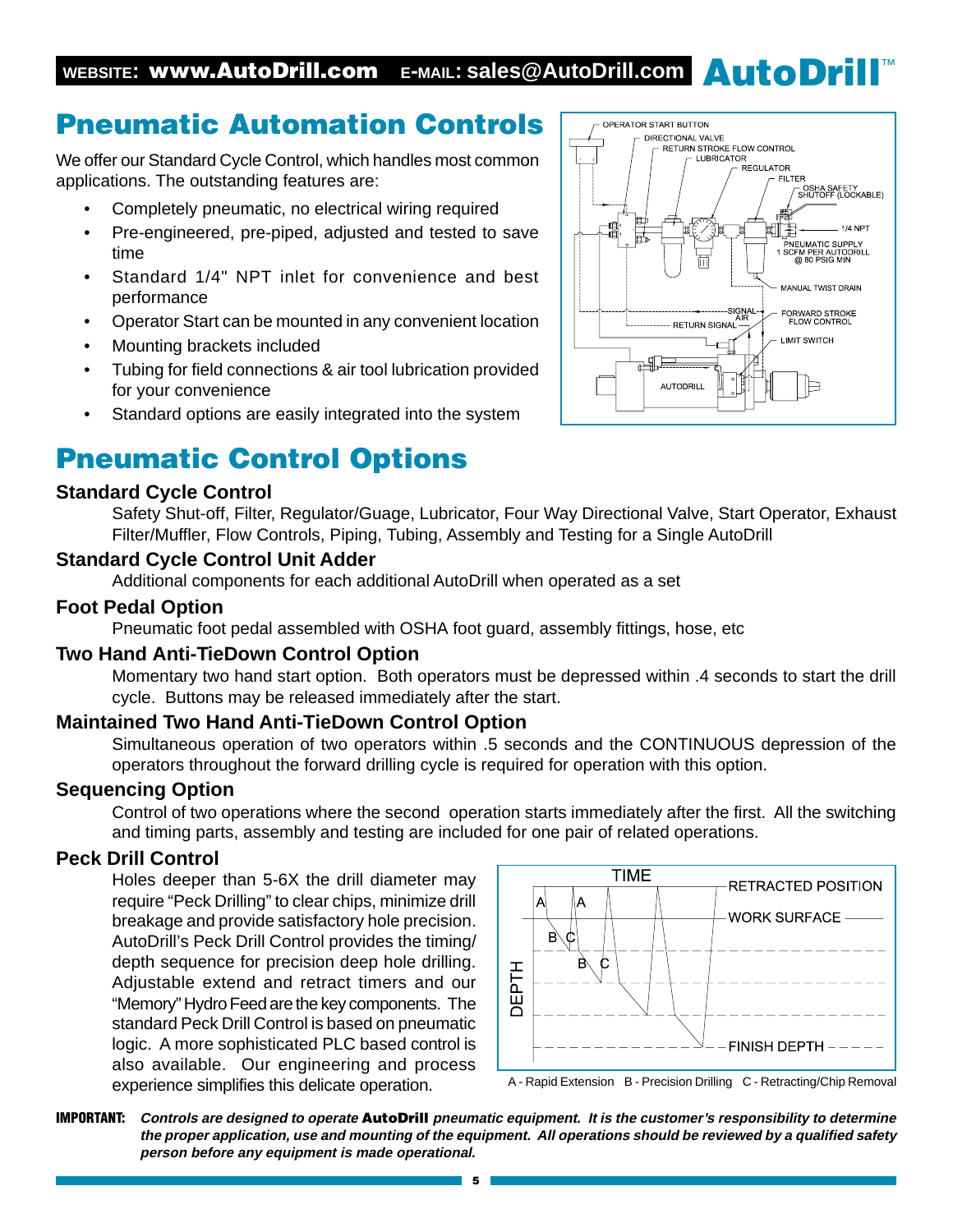### AutoDrill™ **TOLL-FREE TELEPHONE:** 800-871-5022 **FAX: 908-542-0242**

### Self-Feed AutoTaps

The Self-Feed AutoTap is based on the standard AutoDrill with the addition of a Self-Reversing Tapping Head. This allows a single unit to be used for both drilling and tapping. The AutoTap is capable of any thread configuration within its capacity range. This keeps the cost reasonable. No longer is it necessary to have an individual lead screw for each thread pitch. All Self-Feed AutoTaps have these outstanding features:

- Positive Forward and Reverse Drive
- Entry Cushion for reliable work contact and elimination of cross threading on rethreading operations
- Three Models handle #6 thru 5/8" capacity
- Operator Tool Package included
- Available with Rubber-Flex Collet as standard or with Optional Quick Change Spindle
- Short Stroke Self-Feed compensates for minor feed errors
- Factory Assembled and Tested

### AutoTap Selection



| <b>AutoTap Unit</b> | <b>Mount</b> | <b>Capacity</b>                  | <b>Rubber-Flex Collet</b> | <b>Tap Shank Size</b>          |
|---------------------|--------------|----------------------------------|---------------------------|--------------------------------|
| SPD3J33             | #33 JT       | #6 - #8<br>$#10 - 1/4"$          | 21600<br>21700            | $.098 - .177$<br>$.177 - .256$ |
| SPD5J33             | #33 JT       | #6 - 1/4"<br>$1/4$ " - $1/2$ "   | 22100<br>22200            | $.139 - .257$<br>$.253 - .383$ |
| SPD7J3              | #3 JT        | #10 - 1/2"<br>$5/16$ " - $5/8$ " | 24100<br>24000            | .176 - .383<br>$.280 - .500$   |

### Tapping Parameter Guidelines

| <b>Material</b>        | <b>Size</b> | #6   | #8   | #10  | 1/4  | 5/16 | 3/8 | 1/2  | 5/8  |
|------------------------|-------------|------|------|------|------|------|-----|------|------|
| Aluminum               | <b>RPM</b>  | 1800 | 1700 | 1600 | 1400 | 1200 | 800 | 600  | 500  |
|                        | HP          | .06  | .06  | .06  | .15  | .19  | .23 | .34  | .48  |
| <b>Brass</b>           | <b>RPM</b>  | 1800 | 1700 | 1600 | 1400 | 1200 | 800 | 600  | 500  |
|                        | HP          | .09  | .09  | .09  | .22  | .29  | .35 | .50  | .70  |
| Cast Iron              | <b>RPM</b>  | 1500 | 1400 | 1300 | 1100 | 850  | 700 | 500  | 400  |
|                        | HP          | .12  | .13  | .14  | .35  | .43  | .53 | .77  | 1.09 |
| Low Carbon Steel       | <b>RPM</b>  | 1200 | 1100 | 1050 | 900  | 700  | 550 | 400  | 325  |
|                        | HP          | .16  | .17  | .18  | .47  | .56  | .70 | 1.00 | 1.43 |
| <b>Stainless Steel</b> | <b>RPM</b>  | 700  | 650  | 600  | 500  | 400  | 350 | 275  | 225  |
|                        | HP          | .15  | .16  | .17  | .44  | .54  | .66 | .96  | 1.35 |
| Plastic                | <b>RPM</b>  | 1800 | 1700 | 1600 | 1400 | 1200 | 800 | 600  | 500  |
|                        | HP          | .06  | .06  | .06  | .15  | .19  | .23 | .34  | .48  |

Parameters are based upon average conditions. Coarse pitch taps tend to be below and fine pitch taps above the recommended speeds.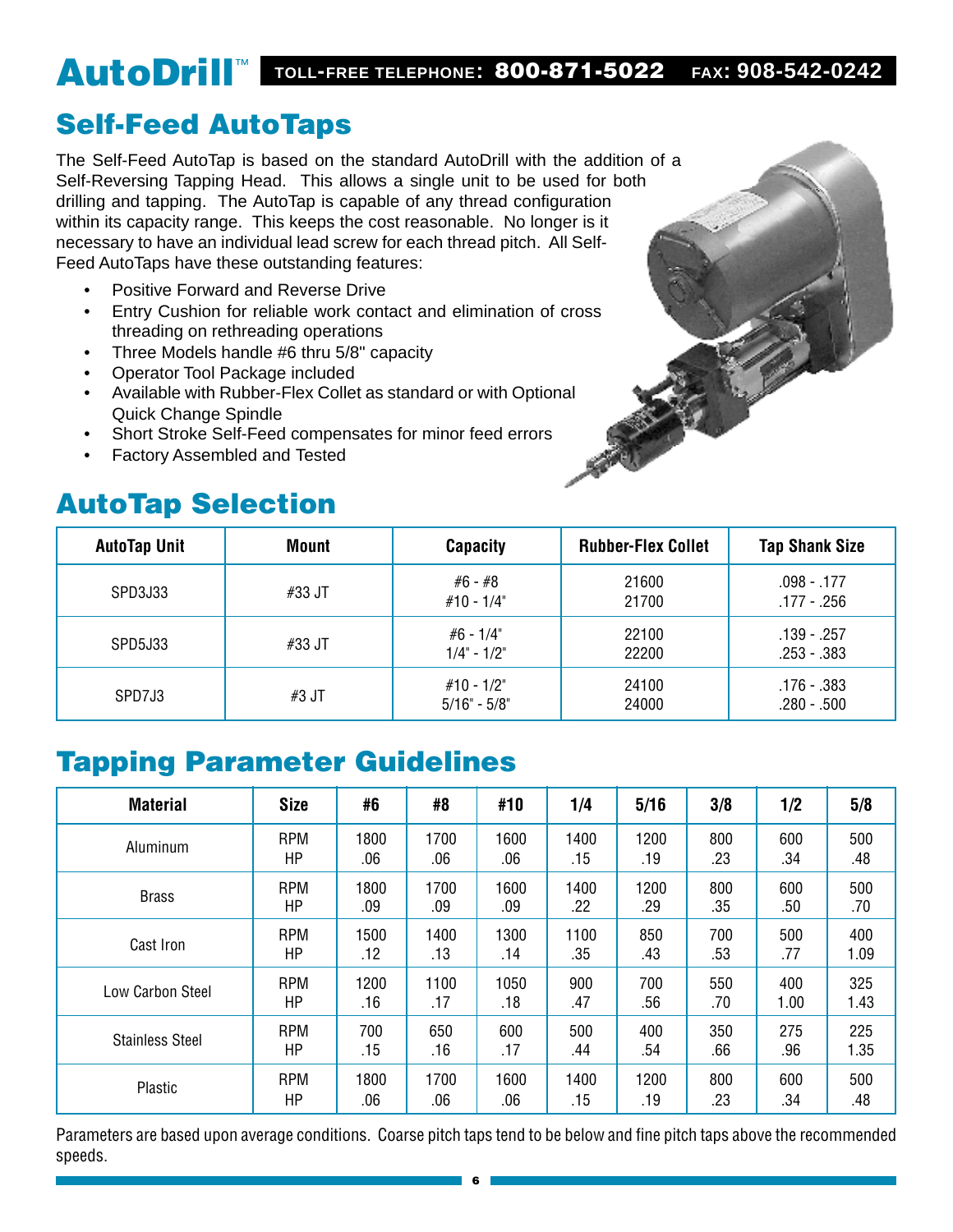### Selecting an AutoDrill System

#### **AutoDrill systems usually include the following components:**

- 1) AutoDrill Self-Feed Unit
- 2) Spindle Attachment
- 3) Spindle Drive
- 4) Control Components

#### **Determining Your Requirements:**

- 1) Select the 2000 Series or 2100 Series Self-Feed Unit depending on your precision and stroke requirements.
- 2) Choose your Spindle Attachment.
- 3) Determine the Horsepower, Spindle Speed and Thrust recommended from the "Drill Parameter" chart. The Spindle Drive can then selected from the "Drive Selection" chart.
- 4) Choose a Pre-Engineered Control System to control the stroke and sequencing of the system. Optional accessories, such as Position Switch Kits are available to integrate the system with other operations or PLC controls.

#### **IMPORTANT NOTE:** The above selection criteria is provided for your information. Our Sales and Engineering staff will be happy to recommend the AutoDrill System for your project. All components are factory assembled and tested. Field connections are clearly marked. Our "Safety, Installation, Operating and Maintenance" Manual is shipped with each system.

| <b>Material</b>        | Dia., in.     | 1/16   | 1/8  | 3/16 | 1/4  | 5/16 | 3/8  | 1/2  | 5/8  | 3/4  | 1    |
|------------------------|---------------|--------|------|------|------|------|------|------|------|------|------|
| Aluminum               | <b>RPM</b>    | 10,000 | 6000 | 4000 | 3000 | 2400 | 2000 | 1500 | 1200 | 1000 | 750  |
|                        | HP            | .01    | .07  | .10  | .20  | .28  | .38  | .67  | 1.00 | 1.37 | 2.30 |
|                        | Feed, in/rev. | .001   | .003 | .005 | .007 | .008 | .009 | .012 | .014 | .016 | .018 |
|                        | Thrust, Ibs.  | 6      | 25   | 50   | 80   | 100  | 125  | 200  | 260  | 335  | 450  |
| <b>Brass</b>           | <b>RPM</b>    | 10,000 | 6000 | 4000 | 2400 | 1800 | 1500 | 1200 | 900  | 750  | 600  |
|                        | HP            | .01    | .05  | .10  | .18  | .28  | .35  | .55  | .80  | 1.10 | 1.80 |
|                        | Feed, in/rev. | .001   | .002 | .003 | .004 | .005 | .006 | .008 | .010 | .012 | .014 |
|                        | Thrust, lbs.  | 10     | 25   | 45   | 70   | 100  | 135  | 215  | 295  | 395  | 525  |
| Cast Iron              | <b>RPM</b>    | 6000   | 3000 | 2000 | 1450 | 1150 | 975  | 725  | 600  | 500  | 375  |
|                        | HP            | .01    | .04  | .11  | .18  | .28  | .38  | .57  | .80  | 1.10 | 1.75 |
|                        | Feed, in/rev. | .001   | .002 | .004 | .005 | .006 | .007 | .008 | .009 | .010 | .012 |
|                        | Thrust, Ibs.  | 15     | 40   | 100  | 150  | 200  | 260  | 350  | 480  | 550  | 800  |
| Low Carbon Steel       | <b>RPM</b>    | 4300   | 2150 | 1450 | 1100 | 900  | 750  | 550  | 450  | 360  | 275  |
|                        | HP            | .01    | .05  | .12  | .20  | .30  | .35  | .68  | 1.05 | 1.50 | 2.10 |
|                        | Feed, in/rev. | .001   | .003 | .005 | .007 | .008 | .009 | .012 | .014 | .016 | .018 |
|                        | Thrust, Ibs.  | 30     | 80   | 145  | 230  | 340  | 440  | 700  | 1050 | 1300 | 2000 |
| <b>Stainless Steel</b> | <b>RPM</b>    | 3200   | 1550 | 1025 | 775  | 620  | 510  | 400  | 310  | 360  | 270  |
|                        | HP            | .01    | .05  | .12  | .21  | .40  | .48  | .85  | 1.45 | 2.05 | 3.1  |
|                        | Feed, in/rev. | .001   | .002 | .003 | .004 | .005 | .005 | .007 | .009 | .010 | .011 |
|                        | Thrust, Ibs.  | 40     | 100  | 180  | 290  | 425  | 465  | 780  | 1100 | 1500 | 1900 |
| Plastic/Wood           | <b>RPM</b>    | 7000   | 4000 | 2700 | 2000 | 1600 | 1400 | 1000 | 800  | 700  | 550  |
|                        | HP            | .01    | .07  | .10  | .12  | .14  | .16  | .20  | .30  | .42  | .70  |
|                        | Feed, in/rev. | .001   | .002 | .003 | .004 | .004 | .005 | .007 | .009 | .011 | .015 |
|                        | Thrust, Ibs.  | 10     | 20   | 40   | 60   | 70   | 90   | 145  | 175  | 220  | 330  |

### High Speed Drill Parameter Chart

Parameters are based upon average conditions. Special conditions, such as deep hole drilling may be different.